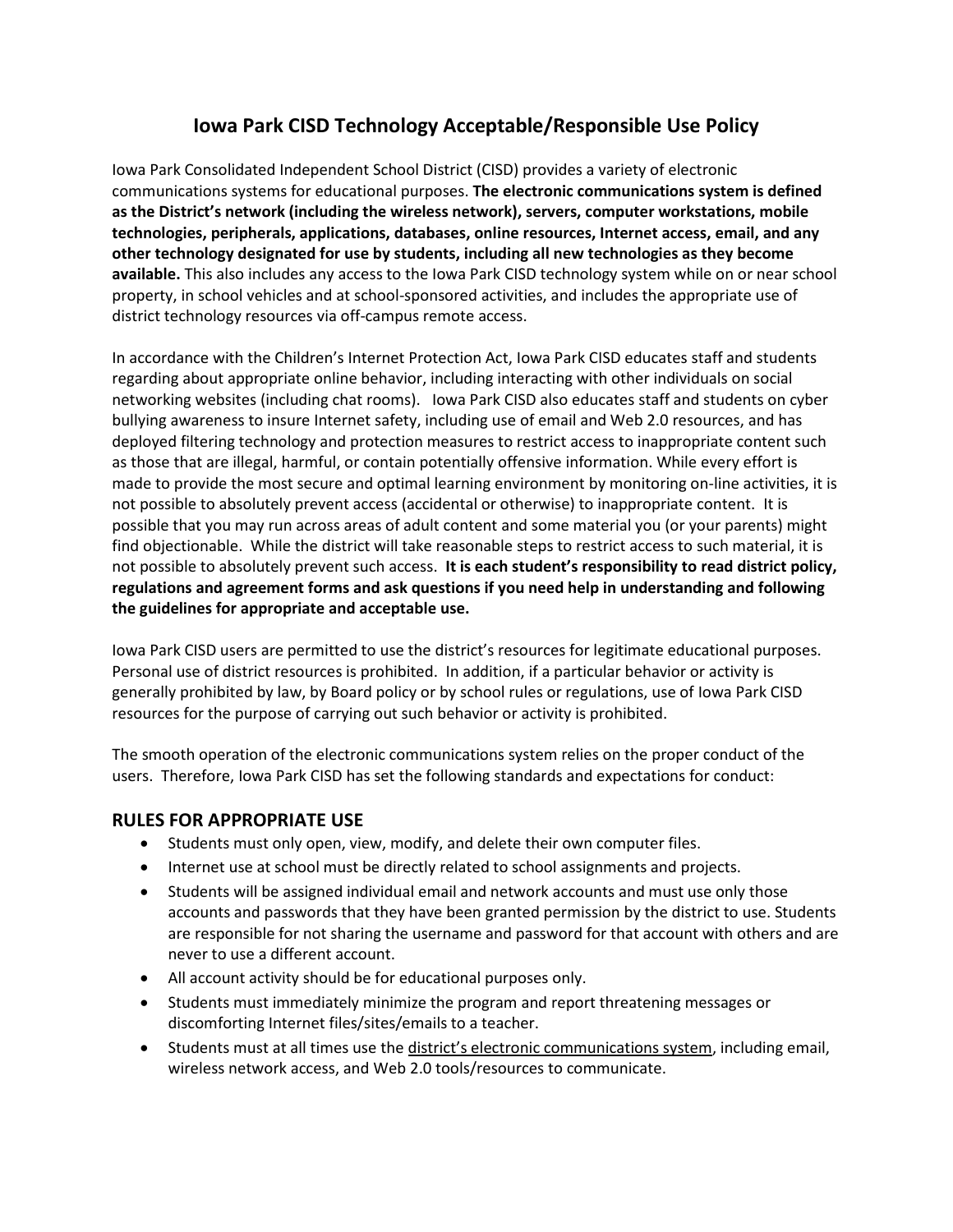- Students are responsible at all times for their use of the district's electronic communications system and must assume personal responsibility to behave ethically and responsibly, even when technology provides them freedom to do otherwise. The district may suspend or revoke your access if you violate the rules.
- Students are responsible for backing up their data.
- Remember that people who receive email from you with a school address might think your message represents the school's point of view.

## **INAPPROPRIATE USES**

- Using the district's electronic communications system for illegal purposes including, but not limited to, cyber bullying, gambling, pornography, and computer hacking.
- Disabling or attempting to disable or breach any system monitoring or filtering or security measures.
- Utilizing proxy gateways, or similar technologies, to bypass the Iowa Park CISD's monitoring or filtering.
- Sharing user names and passwords with others; and/or borrowing someone else's username, password, or account access.
- Utilizing the district's network and/or equipment to cheat on assignments or tests.
- Purposefully opening, viewing, using or deleting/destroying/modifying files belonging to another system user without permission.
- Changing hardware or software configurations.
- Electronically posting personal information about one's self or others (i.e., addresses, phone numbers, and pictures).
- Downloading, installing or plagiarizing copyrighted information without permission from the copyright holder.
- Intentionally introducing a virus or other malicious programs onto the district's system.
- Electronically posting messages or accessing materials that are abusive, obscene, sexually oriented, threatening, harassing, illegal, or damaging to another's reputation.
- Wasting school resources through improper use of the computer system(s).
- Utilizing school resources for non-instructional purposes.
- Attempting to gain unauthorized access to restricted information or resources.
- Purposefully misrepresenting yourself or others.
- Utilizing social network tools for personal use.

#### **Consequences for Inappropriate Use**

- Revocation of the computer system account; or
- Other disciplinary or legal action, in accordance with the District policies and applicable laws.
- Termination of System User Account(s): The district may deny, revoke, or suspend specific user's access to the district's system with or without cause or notice for lack of use, violation of policy or regulations regarding acceptable network use, or as a result of disciplinary actions against the user.
- Possible criminal action.